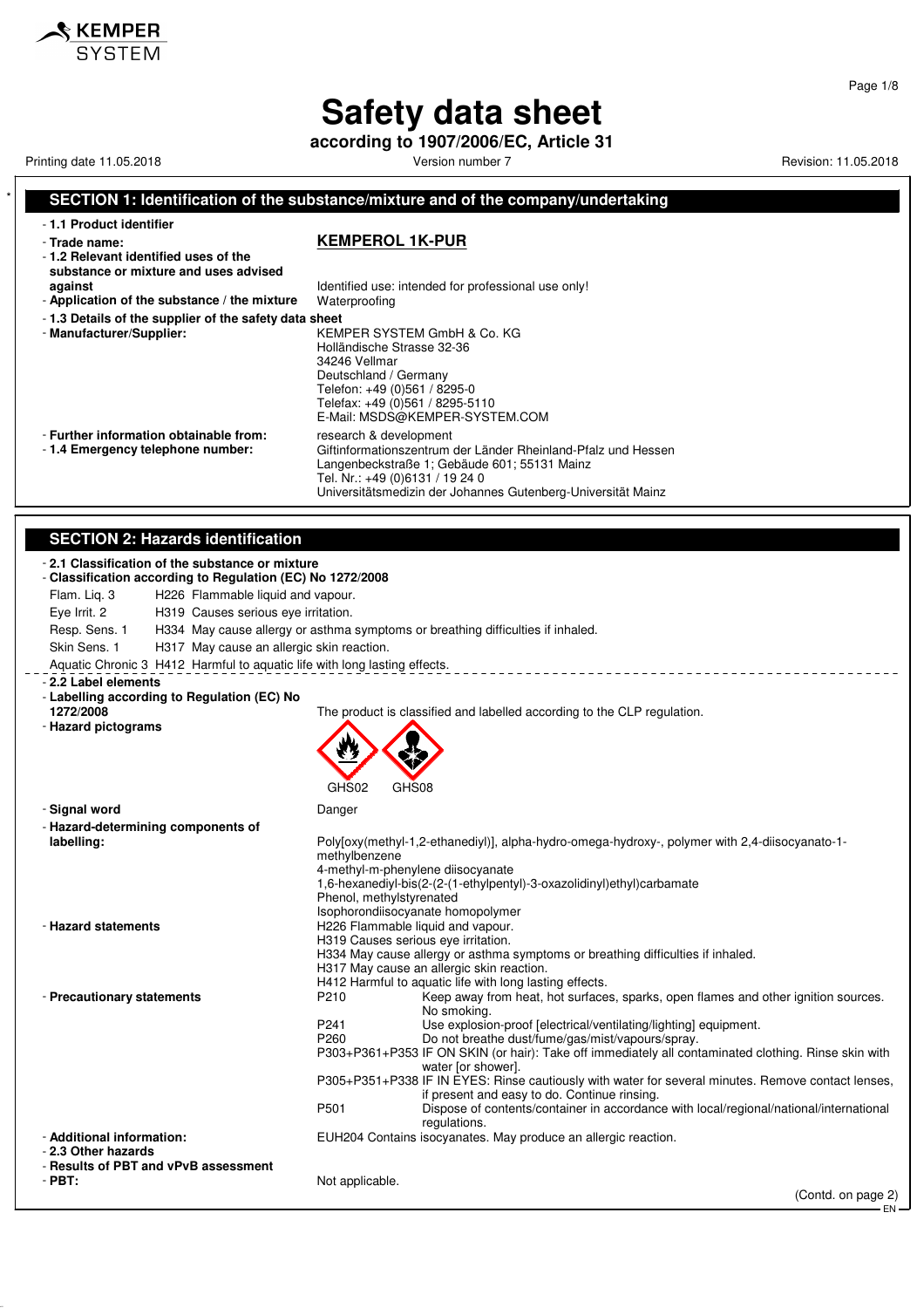

**according to 1907/2006/EC, Article 31**

Printing date 11.05.2018 **Printing date 11.05.2018** Version number 7 Revision: 11.05.2018

**KEMPER**<br>SYSTEM

(Contd. of page 1)

EN

**Trade name: KEMPEROL 1K-PUR**

- **vPvB:** Not applicable.

## **SECTION 3: Composition/information on ingredients**

- **3.2 Chemical characterisation: Mixtures**

Mixture: consisting of the following components.

| Dangerous components:                                                                            |                                                                                                                                                                                                                                    |              |
|--------------------------------------------------------------------------------------------------|------------------------------------------------------------------------------------------------------------------------------------------------------------------------------------------------------------------------------------|--------------|
| CAS: 37273-56-6<br>EC number: 609-378-7                                                          | Polyjoxy(methyl-1,2-ethanediyl)], alpha-hydro-omega-hydroxy-, polymer with 2,4-diisocyanato-1-methylbenzene<br>Eye Irrit. 2, H319; Skin Sens. 1, H317                                                                              | 25-50%       |
| CAS: 7727-43-7<br>EINECS: 231-784-4<br>Reg.nr.: 01-2119491274-35                                 | barium sulphate, natural<br>substance with a Community workplace exposure limit                                                                                                                                                    | 25-50%       |
| EC number: 918-668-5<br>Reg.nr.: 01-2119455851-35                                                | hydrocarbons, C9, aromatic<br>Flam. Liq. 3, H226; Asp. Tox. 1, H304; Aquatic Chronic 2, H411; STOT SE 3, H335-H336                                                                                                                 | 12.5-25%     |
| CAS: 140921-24-0<br>ELINCS: 411-700-4<br>Index number: 616-079-00-5<br>Reg.nr.: 01-2119890830-32 | 1,6-hexanediyl-bis(2-(2-(1-ethylpentyl)-3-oxazolidinyl)ethyl)carbamate<br>Skin Sens. 1, H317                                                                                                                                       | $2.5 - 10%$  |
| CAS: 68512-30-1<br>EINECS: 270-966-8<br>Reg.nr.: 01-2119555274-38                                | Phenol, methylstyrenated<br>Skin Irrit. 2, H315; Skin Sens. 1, H317; Aquatic Chronic 3, H412                                                                                                                                       | $0.5 - 2.5%$ |
| CAS: 53880-05-0<br>EC number: 931-312-3<br>Reg.nr.: 01-2119488734-24                             | Isophorondiisocyanate homopolymer<br>Skin Sens. 1, H317; STOT SE 3, H335                                                                                                                                                           | $0.5 - 2.5%$ |
| CAS: 584-84-9<br>EINECS: 209-544-5<br>Reg.nr.: 01-2119486974-18                                  | 4-methyl-m-phenylene diisocyanate<br>Acute Tox. 1, H330; Resp. Sens. 1, H334; Carc. 2, H351; Skin Irrit. 2, H315; Eye Irrit. 2, H319; Skin Sens. 1,<br>Index number: 615-006-00-4   H317; STOT SE 3, H335; Aquatic Chronic 3, H412 | $< 0.5\%$    |
| - Additional information:                                                                        | For the wording of the listed hazard phrases refer to section 16.                                                                                                                                                                  |              |

## **SECTION 4: First aid measures**

| -4.1 Description of first aid measures    |                                                                                                         |
|-------------------------------------------|---------------------------------------------------------------------------------------------------------|
| - General information:                    | Immediately remove any clothing soiled by the product.                                                  |
|                                           | Symptoms of poisoning may even occur after several hours; therefore medical observation for at least 48 |
|                                           | hours after the accident.                                                                               |
|                                           | Do not leave affected persons unattended.                                                               |
|                                           | Personal protection for the First Aider.                                                                |
|                                           | Take affected persons out of danger area and lay down.                                                  |
| - After inhalation:                       | In case of unconsciousness place patient stably in side position for transportation.                    |
|                                           | Supply fresh air; consult doctor in case of complaints.                                                 |
| - After skin contact:                     | Immediately wash with water and soap and rinse thoroughly.                                              |
|                                           | Seek medical treatment in case of complaints.                                                           |
| - After eve contact:                      | Rinse opened eye for several minutes under running water. If symptoms persist, consult a doctor.        |
|                                           | Protect unharmed eye.                                                                                   |
| - After swallowing:                       | If symptoms persist consult doctor.                                                                     |
| -4.2 Most important symptoms and effects, |                                                                                                         |
| both acute and delayed                    | No further relevant information available.                                                              |
| -4.3 Indication of any immediate medical  |                                                                                                         |
| attention and special treatment needed    | No further relevant information available.                                                              |

| <b>SECTION 5: Firefighting measures</b>       |                                                                                                                                                                  |
|-----------------------------------------------|------------------------------------------------------------------------------------------------------------------------------------------------------------------|
| -5.1 Extinguishing media                      |                                                                                                                                                                  |
| - Suitable extinguishing agents:              | CO2, powder or water spray. Fight larger fires with water spray or alcohol resistant foam.<br>Use fire extinguishing methods suitable to surrounding conditions. |
| - For safety reasons unsuitable extinguishing |                                                                                                                                                                  |
| agents:                                       | Water with full jet                                                                                                                                              |
| -5.2 Special hazards arising from the         |                                                                                                                                                                  |
| substance or mixture                          | Carbon monoxide (CO)                                                                                                                                             |
|                                               | Nitrogen oxides (NOx)                                                                                                                                            |
|                                               | Hydrogen cyanide (HCN)                                                                                                                                           |
|                                               | Formation of toxic gases is possible during heating or in case of fire.                                                                                          |
| -5.3 Advice for firefighters                  |                                                                                                                                                                  |
| - Protective equipment:                       | Do not inhale explosion gases or combustion gases.                                                                                                               |
|                                               | (Contd. on page 3)                                                                                                                                               |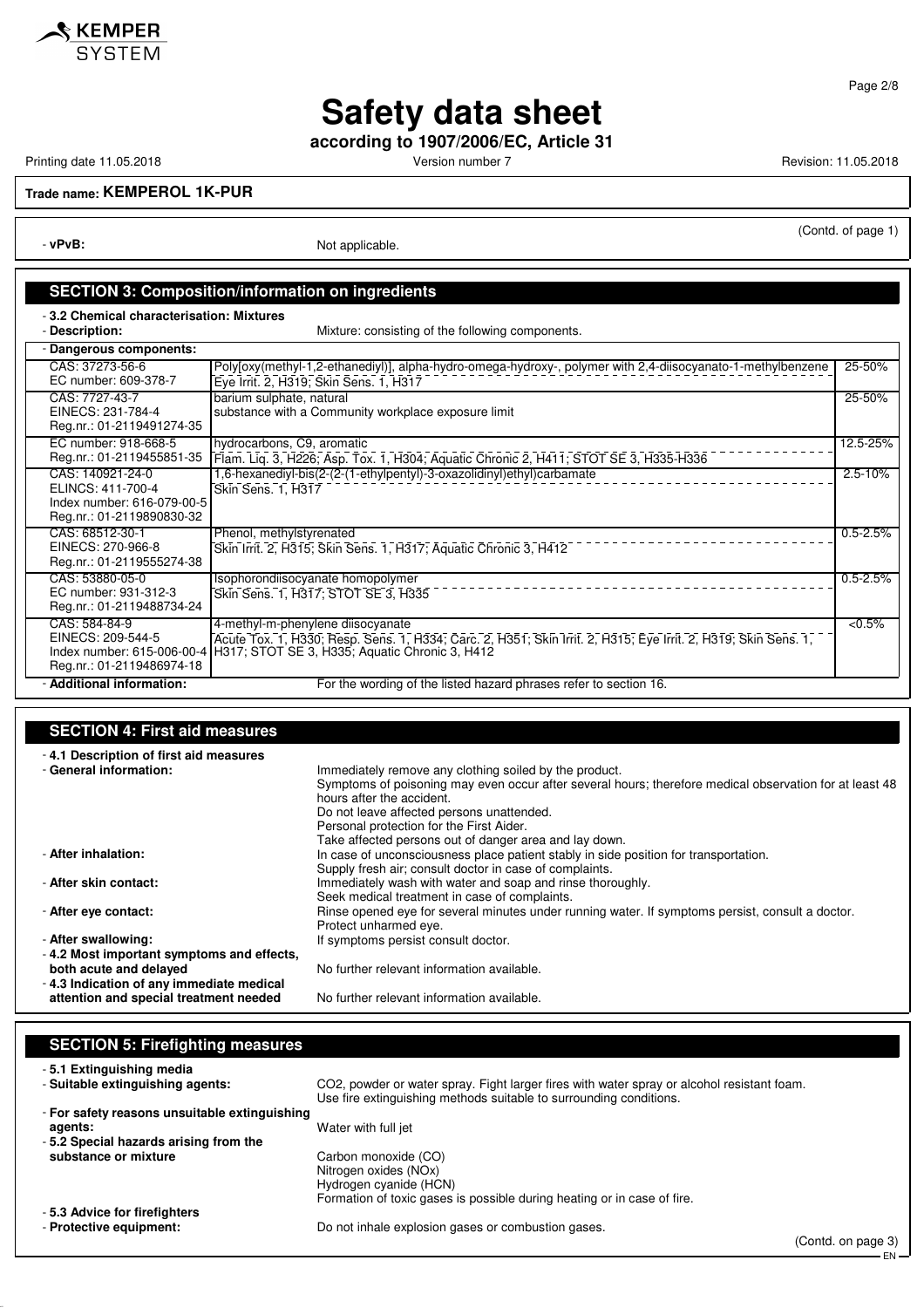

**according to 1907/2006/EC, Article 31**

Printing date 11.05.2018 **Printing date 11.05.2018** Version number 7 **Revision: 11.05.2018** Revision: 11.05.2018

### **Trade name: KEMPEROL 1K-PUR**

(Contd. of page 2) - **Additional information Dispose of fire debris and contaminated fire fighting water in accordance with official regulations.** 

| <b>SECTION 6: Accidental release measures</b> |                                                                                                  |  |
|-----------------------------------------------|--------------------------------------------------------------------------------------------------|--|
| -6.1 Personal precautions, protective         |                                                                                                  |  |
| equipment and emergency procedures            | Wear protective equipment. Keep unprotected persons away.                                        |  |
|                                               | Ensure adequate ventilation                                                                      |  |
|                                               | Keep away from ignition sources.                                                                 |  |
|                                               | Avoid contact with skin and eyes                                                                 |  |
| - 6.2 Environmental precautions:              | Inform respective authorities in case of seepage into water course or sewage system.             |  |
|                                               | Do not allow to enter sewers/ surface or ground water.                                           |  |
|                                               | Prevent from spreading (e.g. by damming-in or oil barriers).                                     |  |
| -6.3 Methods and material for containment     |                                                                                                  |  |
| and cleaning up:                              | Absorb with liquid-binding material (sand, diatomite, acid binders, universal binders, sawdust). |  |
|                                               | Dispose contaminated material as waste according to item 13.                                     |  |
|                                               | Do not flush with water or aqueous cleansing agents                                              |  |
| -6.4 Reference to other sections              | See Section 7 for information on safe handling.                                                  |  |
|                                               | See Section 8 for information on personal protection equipment.                                  |  |
|                                               | See Section 13 for disposal information.                                                         |  |

### **SECTION 7: Handling and storage**

| -7.1 Precautions for safe handling                                | Store in cool, dry place in tightly closed receptacles.<br>Ensure good ventilation/exhaustion at the workplace.<br>Prevent formation of aerosols. |  |  |
|-------------------------------------------------------------------|---------------------------------------------------------------------------------------------------------------------------------------------------|--|--|
| - Information about fire - and explosion                          |                                                                                                                                                   |  |  |
| protection:                                                       | Keep ignition sources away - Do not smoke.<br>Protect against electrostatic charges.                                                              |  |  |
| -7.2 Conditions for safe storage, including any incompatibilities |                                                                                                                                                   |  |  |
| - Storage:<br>- Requirements to be met by storerooms and          |                                                                                                                                                   |  |  |
| receptacles:                                                      | Store only in the original receptacle.                                                                                                            |  |  |
| - Information about storage in one common<br>storage facility:    | Store away from foodstuffs.                                                                                                                       |  |  |
| - Further information about storage                               |                                                                                                                                                   |  |  |
| conditions:                                                       | Protect from frost.<br>Store in dry conditions.<br>Keep container tightly sealed.<br>Recommended storage temperature: 5-30 °C                     |  |  |
| - Storage class:<br>- 7.3 Specific end use(s)                     | 3<br>No further relevant information available.                                                                                                   |  |  |

### **SECTION 8: Exposure controls/personal protection** - **Additional information about design of** No further data; see item 7. - **8.1 Control parameters** - **Ingredients with limit values that require monitoring at the workplace: 7727-43-7 barium sulphate, natural** WEL Long-term value: 10\* 4\*\* mg/m<sup>3</sup> \*inhalable dust \*\*respirable dust **584-84-9 4-methyl-m-phenylene diisocyanate** WEL Short-term value: 0.07 mg/m<sup>3</sup> Long-term value: 0.02 mg/m<sup>3</sup> Sen; as -NCO - **Additional information:** The lists valid during the making were used as basis. - **8.2 Exposure controls** - **Personal protective equipment:** The usual precautionary measures are to be adhered to when handling chemicals. Keep away from foodstuffs, beverages and feed. Immediately remove all soiled and contaminated clothing Wash hands before breaks and at the end of work. Avoid contact with the eyes and skin.

- **Respiratory protection:** When used properly and under normal conditions, breathing protection is not required.

(Contd. on page 4)

EN

Page 3/8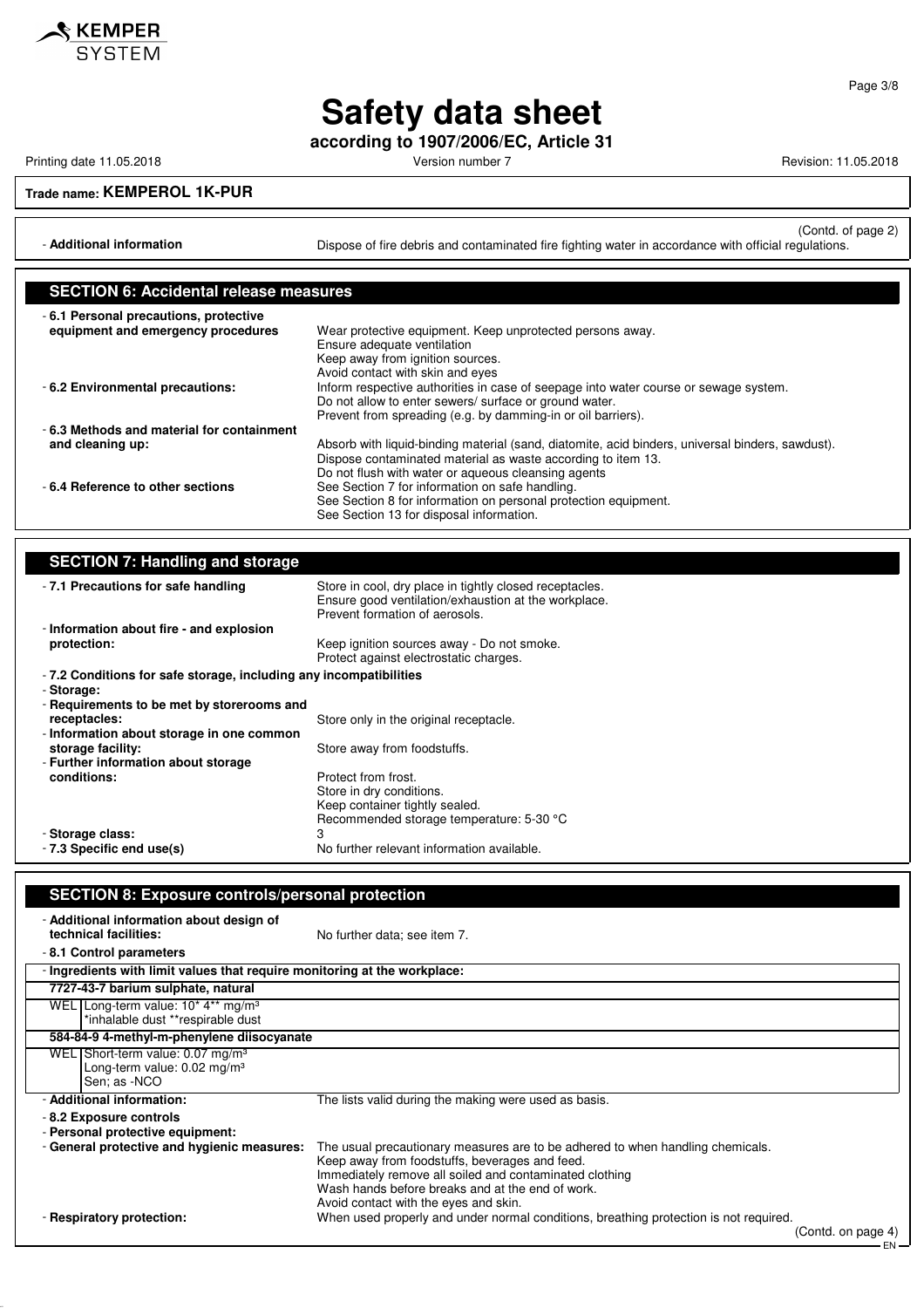

**according to 1907/2006/EC, Article 31**

Printing date 11.05.2018 **Printing date 11.05.2018** Version number 7 Revision: 11.05.2018

## **Trade name: KEMPEROL 1K-PUR**

|                                              | (Contd. of page 3)<br>Use suitable respiratory protective device in case of insufficient ventilation.                                                                                                                                        |
|----------------------------------------------|----------------------------------------------------------------------------------------------------------------------------------------------------------------------------------------------------------------------------------------------|
| - Protection of hands:                       | Filter A/P2<br>Respiratory protection - Gas filters and combination filters according to EN 141<br>rın                                                                                                                                       |
|                                              | Protective gloves                                                                                                                                                                                                                            |
|                                              | Only use chemical-protective gloves with CE-labelling of category III.<br>Check protective gloves prior to each use for their proper condition.<br>The glove material has to be impermeable and resistant to the product/ the substance/ the |
|                                              | preparation.<br>Selection of the glove material on consideration of the penetration times, rates of diffusion<br>and the degradation<br>After use of gloves apply skin-cleaning agents and skin cosmetics.                                   |
| - Material of gloves                         | Recommended materials:<br>Butyl rubber, BR<br>Recommended thickness of the material: $\geq 0.5$ mm                                                                                                                                           |
|                                              | The selection of the suitable gloves does not only depend on the material, but also on further marks of<br>quality and varies from manufacturer to manufacturer.                                                                             |
| - Penetration time of glove material         | The determined penetration times according to EN 374 part III are not performed under practical<br>conditions. Therefore a maximum wearing time, which corresponds to 50% of the penetration time, is<br>recommended.                        |
| - As protection from splashes gloves made of |                                                                                                                                                                                                                                              |
| the following materials are suitable:        | Nitrile rubber, NBR<br>Recommended thickness of the material: $> 0.1$ mm<br>Penetration time (min.): <10                                                                                                                                     |
| - Eye protection:                            | Tightly sealed goggles                                                                                                                                                                                                                       |
| - Body protection:                           | Protective goggles and facial protection - Classification according to EN 166<br>Protective work clothing                                                                                                                                    |
|                                              |                                                                                                                                                                                                                                              |

Impervious protective clothing

## **SECTION 9: Physical and chemical properties**

| - 9.1 Information on basic physical and chemical properties |                                                                                             |  |
|-------------------------------------------------------------|---------------------------------------------------------------------------------------------|--|
| - General Information                                       |                                                                                             |  |
| - Appearance:<br>Form:                                      | Fluid                                                                                       |  |
| Colour:                                                     | According to product specification                                                          |  |
| - Odour:                                                    | Aromatic                                                                                    |  |
| - Odour threshold:                                          | Not determined.                                                                             |  |
| - pH-value:                                                 | Not determined.                                                                             |  |
| - Change in condition                                       |                                                                                             |  |
| Melting point/freezing point:                               | Undetermined.                                                                               |  |
| Initial boiling point and boiling range:                    | Undetermined.                                                                               |  |
| - Flash point:                                              | 31 °C                                                                                       |  |
| - Flammability (solid, gas):                                | Not applicable.                                                                             |  |
| - Decomposition temperature:                                | Not determined.                                                                             |  |
| - Auto-ignition temperature:                                | Product is not selfigniting.                                                                |  |
| - Explosive properties:                                     | Product is not explosive. However, formation of explosive air/vapour mixtures are possible. |  |
| - Explosion limits:                                         |                                                                                             |  |
| Lower:                                                      | Not determined.                                                                             |  |
| Upper:                                                      | Not determined.                                                                             |  |
| - Density at 20 °C:                                         | 1.45 $g/cm^{3}$                                                                             |  |
| Relative density                                            | Not determined.                                                                             |  |
| - Vapour density                                            | Not determined.                                                                             |  |
| - Evaporation rate                                          | Not determined.                                                                             |  |
|                                                             | (Contd. on page 5)                                                                          |  |

(Contd. on page 5)

EN

Page 4/8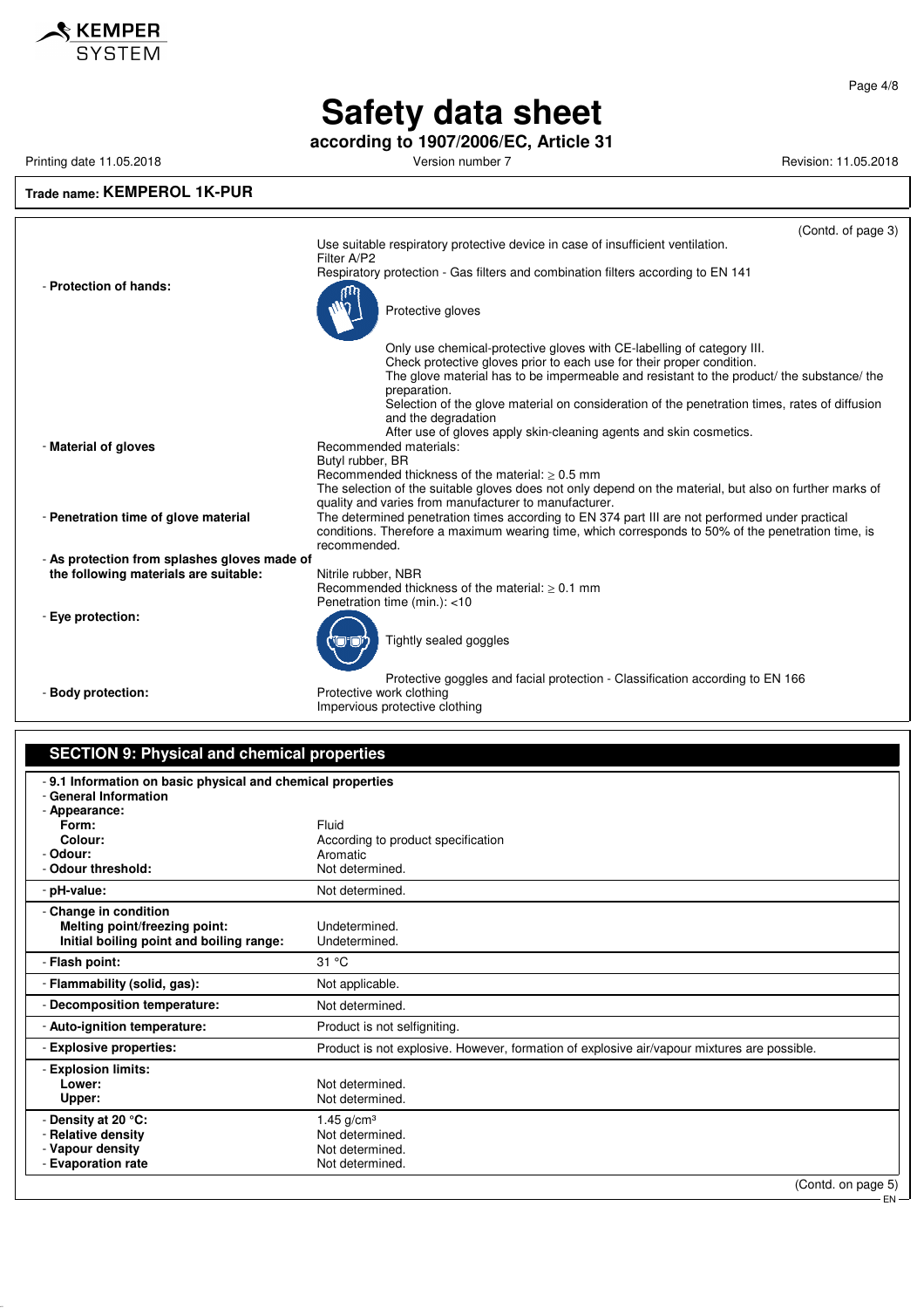**according to 1907/2006/EC, Article 31**

Printing date 11.05.2018 **Printing date 11.05.2018** Version number 7 Revision: 11.05.2018

Page 5/8

EN

## **Trade name: KEMPEROL 1K-PUR**

|                                                           | (Contd. of page 4)                                   |
|-----------------------------------------------------------|------------------------------------------------------|
| - Solubility in / Miscibility with<br>water:              | Not miscible or difficult to mix.                    |
| - Partition coefficient: n-octanol/water:                 | Not determined.                                      |
| - Viscosity:<br>Dynamic:<br>Kinematic at 20 $\degree$ C:  | Not determined.<br>119 s (ISO 6 mm)                  |
| - Solvent content:<br>VOC (EC)<br>- 9.2 Other information | 15.88%<br>No further relevant information available. |

| <b>SECTION 10: Stability and reactivity</b>  | No further relevant information available.               |
|----------------------------------------------|----------------------------------------------------------|
| -10.1 Reactivity<br>-10.2 Chemical stability |                                                          |
| - Thermal decomposition / conditions to be   |                                                          |
| avoided:                                     | No decomposition if used according to specifications.    |
| -10.3 Possibility of hazardous reactions     | Reacts with alcohols, amines, aqueous acids and alkalis. |
|                                              | Reacts with water.                                       |
| -10.4 Conditions to avoid                    | No further relevant information available.               |
| - 10.5 Incompatible materials:               | Amines, acids, alkalis, strong oxidants, alcohols        |
| - 10.6 Hazardous decomposition products:     | Hydrogen chloride (HCI)                                  |
|                                              | Carbon monoxide and carbon dioxide                       |
|                                              |                                                          |
|                                              |                                                          |
| <b>SECTION 11: Toxicological information</b> |                                                          |

| -11.1 Information on toxicological effects<br>- Acute toxicity<br>Based on available data, the classification criteria are not met.                                                                              |                                              |                                               |                                                                                                                                                                                                                           |                    |
|------------------------------------------------------------------------------------------------------------------------------------------------------------------------------------------------------------------|----------------------------------------------|-----------------------------------------------|---------------------------------------------------------------------------------------------------------------------------------------------------------------------------------------------------------------------------|--------------------|
| - LD/LC50 values relevant for classification:                                                                                                                                                                    |                                              |                                               |                                                                                                                                                                                                                           |                    |
| 37273-56-6 Poly[oxy(methyl-1,2-ethanediyl)], alpha-hydro-omega-hydroxy-, polymer with 2,4-diisocyanato-1-methylbenzene                                                                                           |                                              |                                               |                                                                                                                                                                                                                           |                    |
| Oral                                                                                                                                                                                                             | LD50                                         | >5,000 mg/kg (rat)                            |                                                                                                                                                                                                                           |                    |
|                                                                                                                                                                                                                  |                                              | 7727-43-7 barium sulphate, natural            |                                                                                                                                                                                                                           |                    |
| Oral                                                                                                                                                                                                             | LD <sub>50</sub>                             | $>15,000$ mg/kg (rat)                         |                                                                                                                                                                                                                           |                    |
| Dermal                                                                                                                                                                                                           | LD50                                         | $>2,000$ mg/kg (rat)                          |                                                                                                                                                                                                                           |                    |
| hydrocarbons, C9, aromatic                                                                                                                                                                                       |                                              |                                               |                                                                                                                                                                                                                           |                    |
| Oral                                                                                                                                                                                                             | LD <sub>50</sub>                             | >3,492 mg/kg (rat) (OECD 401)                 |                                                                                                                                                                                                                           |                    |
| Dermal                                                                                                                                                                                                           | LD50                                         | >3,160 mg/kg (rabbit) (OECD 402)              |                                                                                                                                                                                                                           |                    |
|                                                                                                                                                                                                                  |                                              |                                               | 140921-24-0 1,6-hexanediyl-bis(2-(2-(1-ethylpentyl)-3-oxazolidinyl)ethyl)carbamate                                                                                                                                        |                    |
| Oral                                                                                                                                                                                                             | LD50                                         | >5,000 mg/kg (rat)                            |                                                                                                                                                                                                                           |                    |
| Dermal                                                                                                                                                                                                           | LD50                                         | >2,000 mg/kg (rat)                            |                                                                                                                                                                                                                           |                    |
|                                                                                                                                                                                                                  |                                              | 68512-30-1 Phenol, methylstyrenated           |                                                                                                                                                                                                                           |                    |
| Oral                                                                                                                                                                                                             | LD50                                         | >2,000 mg/kg (rat) (OECD 423)                 |                                                                                                                                                                                                                           |                    |
| Dermal                                                                                                                                                                                                           | LD50                                         | >2,000 mg/kg (rat) (OECD 402)                 |                                                                                                                                                                                                                           |                    |
|                                                                                                                                                                                                                  | 53880-05-0 Isophorondiisocyanate homopolymer |                                               |                                                                                                                                                                                                                           |                    |
| Oral                                                                                                                                                                                                             | LD50                                         | >14,000 mg/kg (rat) (OECD 401)                |                                                                                                                                                                                                                           |                    |
|                                                                                                                                                                                                                  |                                              | 584-84-9 4-methyl-m-phenylene diisocyanate    |                                                                                                                                                                                                                           |                    |
| Oral                                                                                                                                                                                                             | LD50                                         | [5,110 mg/kg (rat) (male; OECD 401)           |                                                                                                                                                                                                                           |                    |
|                                                                                                                                                                                                                  |                                              | 4,130 mg/kg (rat) (female; OECD 401)          |                                                                                                                                                                                                                           |                    |
| Dermal                                                                                                                                                                                                           | LD50                                         | >9,400 mg/kg (rabbit) (OECD 402)              |                                                                                                                                                                                                                           |                    |
|                                                                                                                                                                                                                  |                                              | Inhalative LC50/4 h 107 mg/l (rat) (OECD 403) |                                                                                                                                                                                                                           |                    |
|                                                                                                                                                                                                                  |                                              | LC50/1 h 0.47 mg/l (rat) (OECD 403)           |                                                                                                                                                                                                                           |                    |
|                                                                                                                                                                                                                  | LC50                                         | 0.47 mg/l (rat) (1h; OECD 403)                |                                                                                                                                                                                                                           |                    |
| - Primary irritant effect:<br>- Skin corrosion/irritation<br>- Serious eye damage/irritation<br>- Respiratory or skin sensitisation<br>- CMR effects (carcinogenity, mutagenicity and toxicity for reproduction) |                                              |                                               | Based on available data, the classification criteria are not met.<br>Causes serious eve irritation.<br>May cause allergy or asthma symptoms or breathing difficulties if inhaled.<br>May cause an allergic skin reaction. |                    |
| - Germ cell mutagenicity<br>- Carcinogenicity                                                                                                                                                                    |                                              |                                               | Based on available data, the classification criteria are not met.<br>Based on available data, the classification criteria are not met.                                                                                    | (Contd. on page 6) |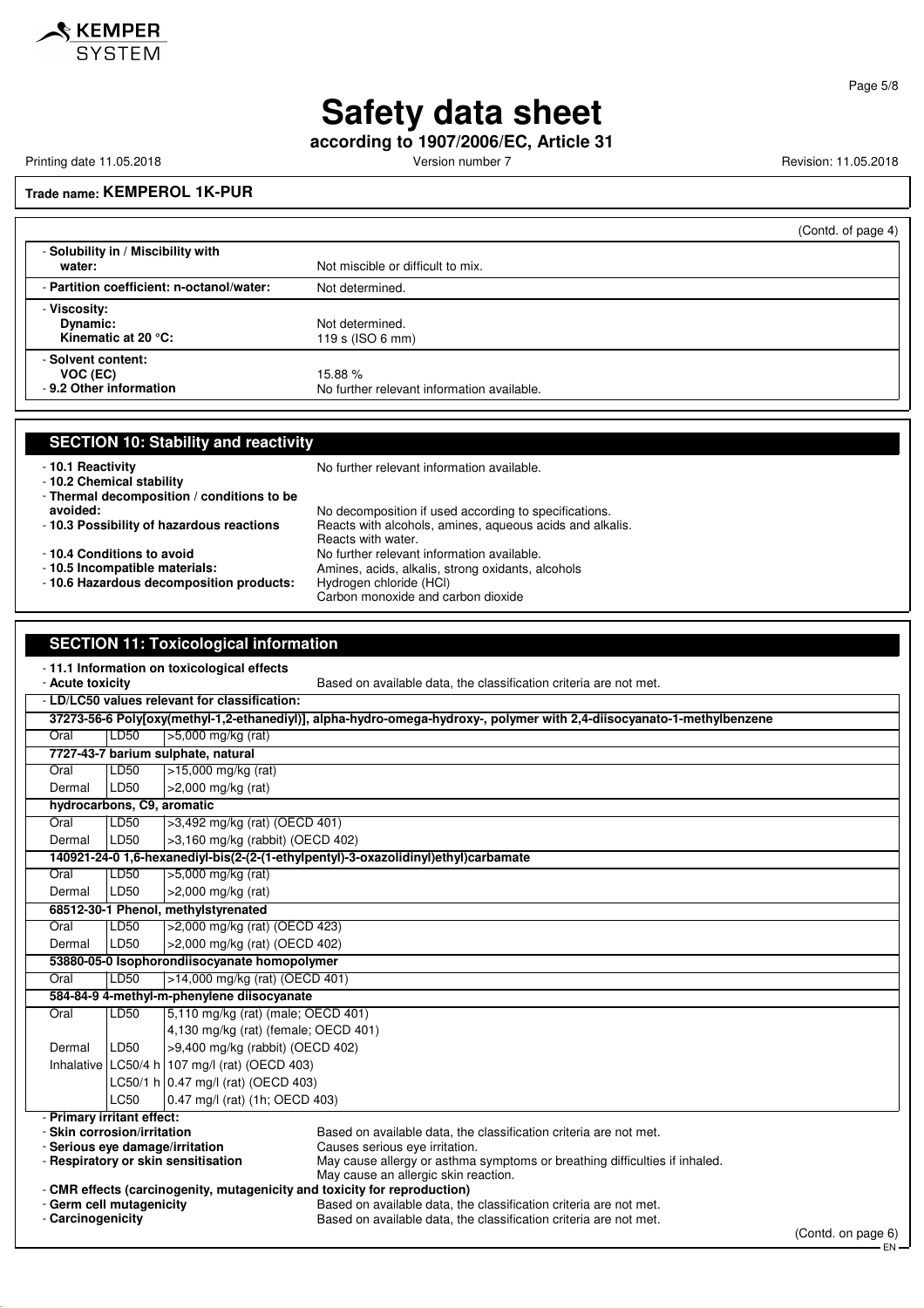

**according to 1907/2006/EC, Article 31**

Printing date 11.05.2018 **Printing date 11.05.2018** Version number 7 **Revision: 11.05.2018** 

(Contd. of page 5)

**Trade name: KEMPEROL 1K-PUR**

- **Reproductive toxicity** Based on available data, the classification criteria are not met.<br>- **STOT-single exposure Based on available data, the classification criteria are not met.** Based on available data, the classification criteria are not met. - **STOT-repeated exposure** Based on available data, the classification criteria are not met.<br>- **Aspiration hazard** Based on available data, the classification criteria are not met. Based on available data, the classification criteria are not met.

## **SECTION 12: Ecological information**

| - 12.1 Toxicity                                                                                                        |                                                                                   |                                                                                    |  |
|------------------------------------------------------------------------------------------------------------------------|-----------------------------------------------------------------------------------|------------------------------------------------------------------------------------|--|
| - Aquatic toxicity:                                                                                                    |                                                                                   |                                                                                    |  |
| 37273-56-6 Polyjoxy(methyl-1,2-ethanediyl)], alpha-hydro-omega-hydroxy-, polymer with 2,4-diisocyanato-1-methylbenzene |                                                                                   |                                                                                    |  |
| <b>EC50</b>                                                                                                            | >10,000 mg/l (Belebtschlamm) (OECD 209)                                           |                                                                                    |  |
|                                                                                                                        | 7727-43-7 barium sulphate, natural                                                |                                                                                    |  |
| <b>EC50</b>                                                                                                            | 32 mg/l (Daphnia magna) (Ba-lon; 48 h)                                            |                                                                                    |  |
|                                                                                                                        | hydrocarbons, C9, aromatic                                                        |                                                                                    |  |
| $LL$ 50                                                                                                                |                                                                                   | 9.2 mg/l (Oncorhynchus mykiss (Regenbogenforelle)) (96h; OECD 203)                 |  |
| <b>EL50</b>                                                                                                            | 2.9 mg/l (Pseudokirchneriella subcapitata) (72h; OECD 201)                        |                                                                                    |  |
|                                                                                                                        | 3.2 mg/l (Daphnia magna) (48h; OECD 202)                                          |                                                                                    |  |
| EC50                                                                                                                   | >99 mg/l (Belebtschlamm) (10 min.; OECD 209)                                      |                                                                                    |  |
|                                                                                                                        |                                                                                   | 140921-24-0 1,6-hexanediyl-bis(2-(2-(1-ethylpentyl)-3-oxazolidinyl)ethyl)carbamate |  |
|                                                                                                                        | LC50/96 h 316 mg/l (Danio rerio (Zebrabärbling)) (OECD 203)                       |                                                                                    |  |
| <b>EC50</b>                                                                                                            | 1.77 mg/l (Bakterien) (activated sludge; ISO 8192-1986 E)                         |                                                                                    |  |
| <b>IC50</b>                                                                                                            | 43 mg/l (DESMODESMUS SUBSPICATUS) (72h; OECD 201)                                 |                                                                                    |  |
| EC50                                                                                                                   | 193 mg/l (Daphnia magna) (48h; OECD 202)                                          |                                                                                    |  |
| ErC50                                                                                                                  | 68512-30-1 Phenol, methylstyrenated                                               |                                                                                    |  |
|                                                                                                                        | 15 mg/l (daphnia) (OECD TG 201)                                                   |                                                                                    |  |
| EC50                                                                                                                   | LC50/96 h 25.8 mg/l (daphnia) (OECD TG 203)<br>14-51 mg/l (daphnia) (OECD TG 202) |                                                                                    |  |
|                                                                                                                        | 53880-05-0 Isophorondiisocyanate homopolymer                                      |                                                                                    |  |
|                                                                                                                        |                                                                                   | LC50/96 h > 1.51 mg/l (Cyprinus Carpio) (Richtlinie 67/548/EWG, Anhang V, C.1.)    |  |
| EC50                                                                                                                   | >3.36 mg/l (Daphnia magna) (OECD 202)                                             |                                                                                    |  |
| EC50                                                                                                                   | >10,000 mg/l (Belebtschlamm) (OECD 209)                                           |                                                                                    |  |
|                                                                                                                        | 584-84-9 4-methyl-m-phenylene diisocyanate                                        |                                                                                    |  |
| <b>NOEC</b>                                                                                                            | >1,000 mg/kg (Eisenia foetida) (14 days; OECD 207)                                |                                                                                    |  |
| <b>NOEC</b>                                                                                                            | 1.1 mg/kg (Daphnia magna) (21d)                                                   |                                                                                    |  |
| ErC50                                                                                                                  | 4,300 mg/l (Clorella vulgaris) (96h; OECD 201)                                    |                                                                                    |  |
|                                                                                                                        | 3,230 mg/l (Skeletonema costatum) (96h; OECD 201)                                 |                                                                                    |  |
| LC50/96 h                                                                                                              | 133 mg/l (Oncorhynchus mykiss (Regenbogenforelle)) (OECD 203)                     |                                                                                    |  |
| EC50                                                                                                                   | >100 mg/l (Belebtschlamm) (3h; OECD 209)                                          |                                                                                    |  |
| EC50                                                                                                                   | 12.5 mg/l (Daphnia magna) (OECD 202)                                              |                                                                                    |  |
| EC50                                                                                                                   | >100 mg/l (Belebtschlamm)                                                         |                                                                                    |  |
|                                                                                                                        | - 12.2 Persistence and degradability                                              | No further relevant information available.                                         |  |
|                                                                                                                        | - 12.3 Bioaccumulative potential                                                  | No further relevant information available.                                         |  |
| - 12.4 Mobility in soil                                                                                                |                                                                                   | No further relevant information available.                                         |  |
| - Ecotoxical effects:                                                                                                  |                                                                                   |                                                                                    |  |
| - Remark:                                                                                                              | - Additional ecological information:                                              | Harmful to fish                                                                    |  |
| - General notes:                                                                                                       |                                                                                   | Water hazard class 2 (German Regulation) (Self-assessment): hazardous for water    |  |
|                                                                                                                        |                                                                                   | Do not allow product to reach ground water, water course or sewage system.         |  |
|                                                                                                                        |                                                                                   | Danger to drinking water if even small quantities leak into the ground.            |  |
|                                                                                                                        | - 12.5 Results of PBT and vPvB assessment                                         | Harmful to aquatic organisms                                                       |  |
| $-PBT:$                                                                                                                |                                                                                   | Not applicable.                                                                    |  |
| $-vPvB$ :                                                                                                              |                                                                                   | Not applicable.                                                                    |  |
|                                                                                                                        | -12.6 Other adverse effects                                                       | No further relevant information available.                                         |  |
|                                                                                                                        |                                                                                   |                                                                                    |  |

### **SECTION 13: Disposal considerations**

- **13.1 Waste treatment methods**

- **Recommendation** Must not be disposed together with household garbage. Do not allow product to reach sewage system. (Contd. on page 7) EN

Page 6/8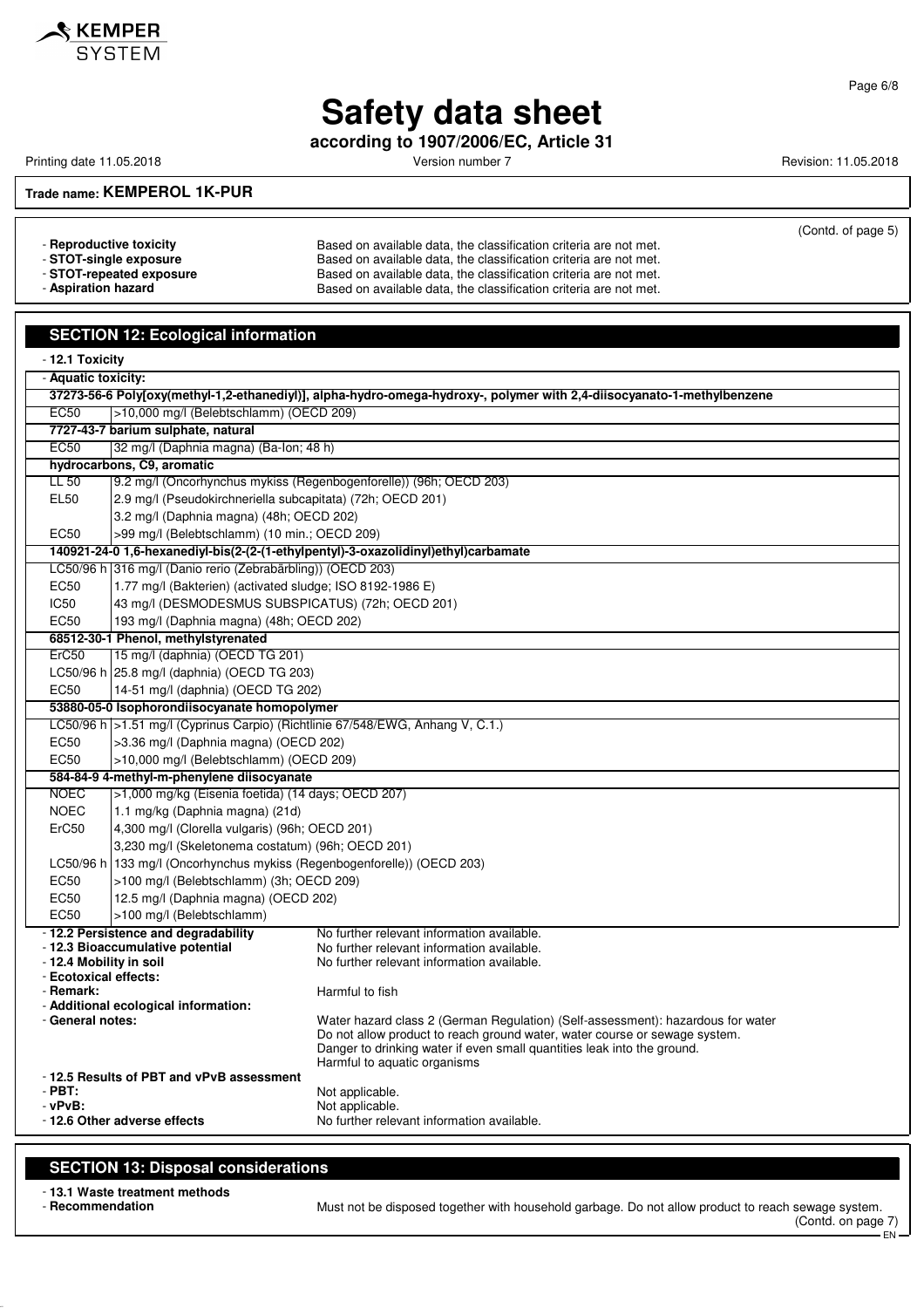

**according to 1907/2006/EC, Article 31**

Printing date 11.05.2018 **Printing date 11.05.2018** Version number 7 **Revision: 11.05.2018** 

**Trade name: KEMPEROL 1K-PUR**

|                                                                                                         | Disposal according to official regulations                                                       | (Contd. of page 6) |
|---------------------------------------------------------------------------------------------------------|--------------------------------------------------------------------------------------------------|--------------------|
|                                                                                                         | - European waste catalogue                                                                       |                    |
|                                                                                                         | 08 04 09* waste adhesives and sealants containing organic solvents or other hazardous substances |                    |
| 08 04 10                                                                                                | waste adhesives and sealants other than those mentioned in 08 04 09                              |                    |
| - Uncleaned packaging:<br>Disposal must be made according to official regulations.<br>- Recommendation: |                                                                                                  |                    |

| <b>SECTION 14: Transport information</b>                                     |                                                                                                                                                                                                                                                                                                                                                                                                                                                                                                                                                                |
|------------------------------------------------------------------------------|----------------------------------------------------------------------------------------------------------------------------------------------------------------------------------------------------------------------------------------------------------------------------------------------------------------------------------------------------------------------------------------------------------------------------------------------------------------------------------------------------------------------------------------------------------------|
| - 14.1 UN-Number<br>- ADR, ADN, IMDG<br>- IATA                               | Void<br><b>UN1866</b>                                                                                                                                                                                                                                                                                                                                                                                                                                                                                                                                          |
| - 14.2 UN proper shipping name<br>- ADR, ADN, IMDG<br>- IATA                 | Void<br><b>RESIN SOLUTION</b>                                                                                                                                                                                                                                                                                                                                                                                                                                                                                                                                  |
| - 14.3 Transport hazard class(es)<br>- ADR, ADN, IMDG<br>- Class             | Void                                                                                                                                                                                                                                                                                                                                                                                                                                                                                                                                                           |
| - IATA                                                                       |                                                                                                                                                                                                                                                                                                                                                                                                                                                                                                                                                                |
| - Class<br>- Label                                                           | 3 Flammable liquids.<br>3                                                                                                                                                                                                                                                                                                                                                                                                                                                                                                                                      |
| - 14.4 Packing group<br>- ADR, IMDG<br>- IATA                                | Void<br>Ш                                                                                                                                                                                                                                                                                                                                                                                                                                                                                                                                                      |
| - 14.5 Environmental hazards:<br>- Marine pollutant:                         | No                                                                                                                                                                                                                                                                                                                                                                                                                                                                                                                                                             |
| - 14.6 Special precautions for user<br>- Stowage Category                    | Not applicable.<br>A                                                                                                                                                                                                                                                                                                                                                                                                                                                                                                                                           |
| - 14.7 Transport in bulk according to Annex II of Marpol and the IBC<br>Code | Not applicable.                                                                                                                                                                                                                                                                                                                                                                                                                                                                                                                                                |
| - Transport/Additional information:                                          |                                                                                                                                                                                                                                                                                                                                                                                                                                                                                                                                                                |
| - ADR<br>- Remarks:                                                          | Kein Gut der Kl. 3 gemäß 2.2.3.1.5 ADR / 2.3.2.5 IMDG-Code<br>ADR: Verpackung > 450 l = UN 1866 - Kl. 3 - HARZLÖSUNG, entzündbar -<br><b>VPIII</b><br>IMDG: Verpackung > 30 l = UN 1866 - KI.3 - HARZLÖSUNG, entzündbar - VPIII<br>Außerhalb ADR / IMDG = UN 1866 - Kl. 3 - HARZLÖSUNG, entzündbar -<br><b>VPIII</b><br>Not goods of cl. 3 in accordance with 2.2.3.1.5 ADR / 2.3.2.5 IMDG-Code<br>ADR: Packaging > 450 l = UN 1866 - cl. 3 - RESIN SOLUTION, flammable -<br>PGIII<br>IMDG: Packaging $>$ 30 I = UN 1866 - cl. 3 - RESIN SOLUTION, flammable - |
|                                                                              | <b>PGIII</b><br>Outside ADR / IMDG<br>$=$ UN 1866 - cl. 3 - RESIN SOLUTION, flammable -<br>PGIII                                                                                                                                                                                                                                                                                                                                                                                                                                                               |
| - UN "Model Regulation":                                                     | Void                                                                                                                                                                                                                                                                                                                                                                                                                                                                                                                                                           |
|                                                                              |                                                                                                                                                                                                                                                                                                                                                                                                                                                                                                                                                                |

## **SECTION 15: Regulatory information**

- **15.1 Safety, health and environmental regulations/legislation specific for the substance or mixture**

- **Directive 2012/18/EU**

- **Named dangerous substances ANNEX I** None of the ingredients is listed.
- **Seveso category P5c FLAMMABLE LIQUIDS**

(Contd. on page 8) .<br>FN